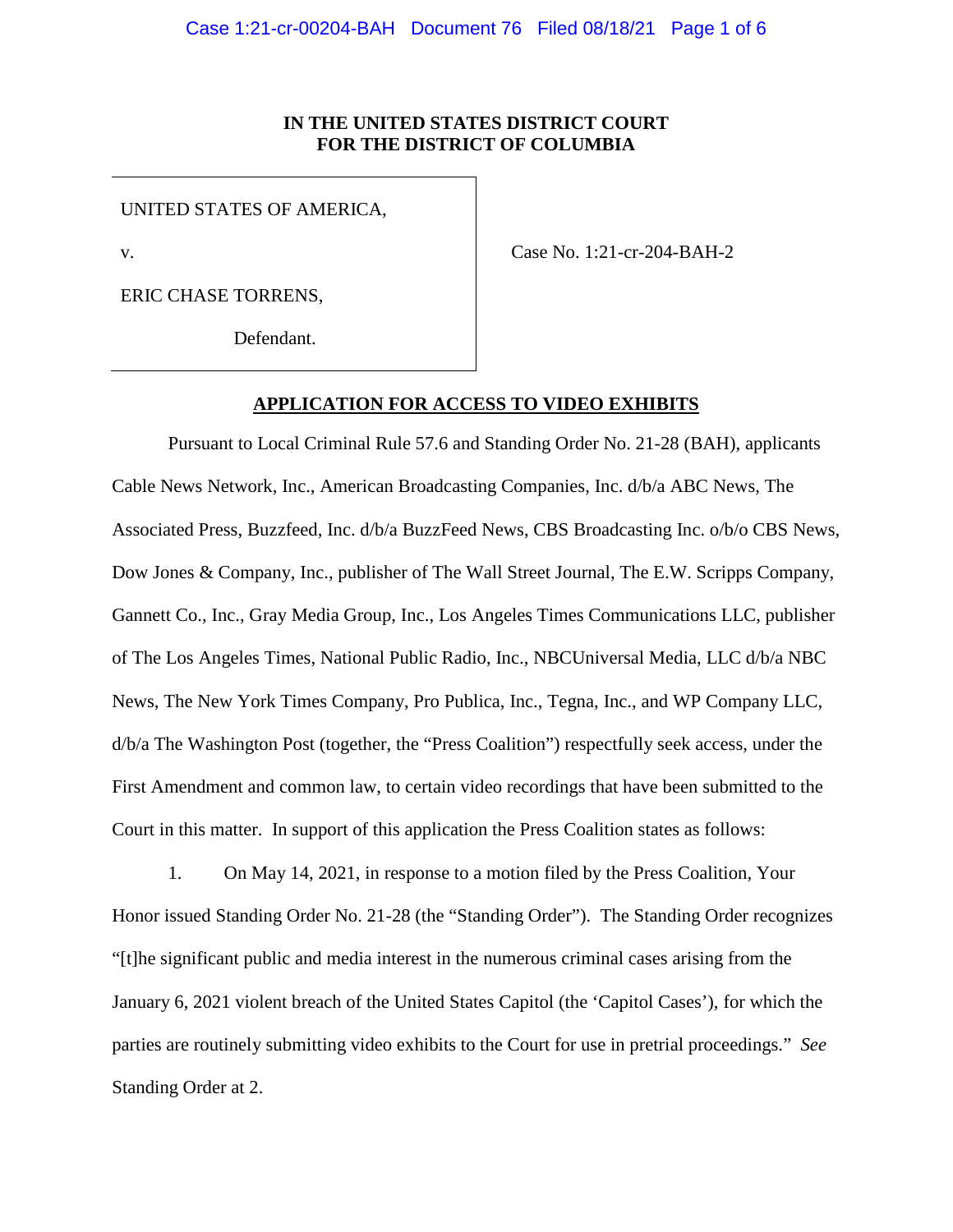#### Case 1:21-cr-00204-BAH Document 76 Filed 08/18/21 Page 2 of 6

2. To accommodate this interest, the Standing Order provides that "[m]embers of the media seeking access to video exhibits submitted to the Court in Capitol Cases may file an application . . . to the presiding judge in the case, or if no judge has been assigned, to the Chief Judge, for determination, and the judge may seek the position of the parties." *See id.* at 5.

3. The Standing Order further provides that "[u]pon grant of such media application, the government shall make the video exhibit[s] available to any member of the media with necessary access credentials provided by the government, unless the order otherwise limits access." *See id.* at 5-6. Specifically, the Standing Order states that "[m]embers of the media provided access to video exhibits in a particular case pursuant to such order may view those exhibits" by way of an electronic ""drop box"" into which the Government has agreed to place videos subject to access orders in the Capitol Cases. *See id.* at 6.

4. This action is one of the Capitol Cases. *See* Indictment, Dkt. 23 (charging Defendant Eric Chase Torrens with, *inter alia*, "disorderly and disruptive conduct in any of the Capitol Buildings with the intent to impede, disrupt, and disturb the orderly conduct of a session of Congress and either House of Congress").

5. On July 29, 2021, the Court scheduled a Plea Agreement Hearing for August 19, 2021. On August 15, 2021, the Court in a Minute Order directed the Government "to submit to the Court a report on the length and source(s) of the video evidence described in the Statement of Offense ('SOF'), which SOF provides the factual basis for the plea and was submitted by the government to the Court," and to "make such video evidence available for the Court's review." Minute Order of Aug. 15, 2021. The Court further directed the parties "to provide their positions . . . whether this video evidence may be made publicly available without restriction." *Id.*

2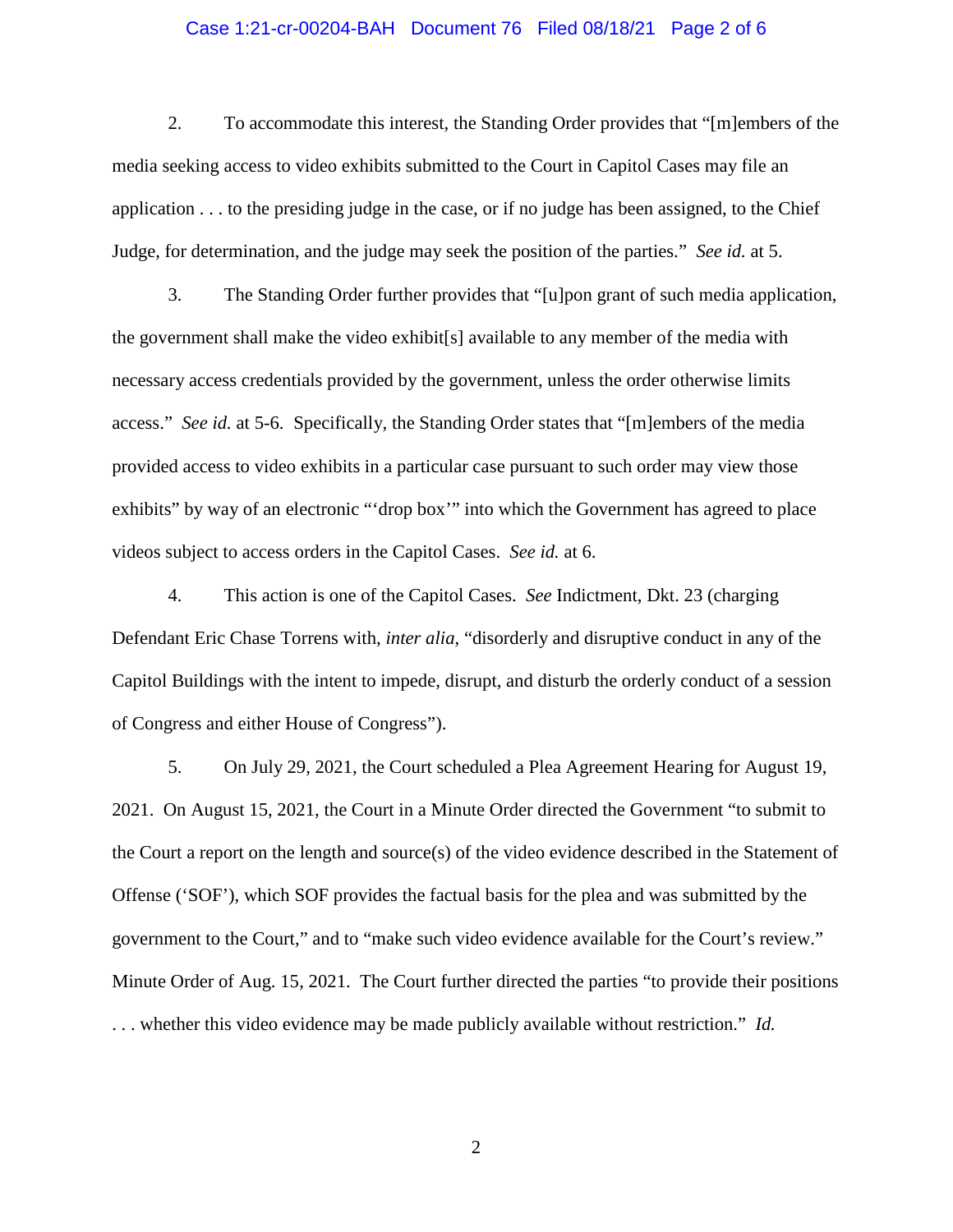#### Case 1:21-cr-00204-BAH Document 76 Filed 08/18/21 Page 3 of 6

6. The Government has complied with the Court's Minute Order and has submitted to the Court the video evidence described in the SOF (the "Video Exhibits"). *See* United States' Report and Position Regarding Public Release of Video Evidence Re: Eric Chase Torrens Plea, Dkt. 67.

7. The Government and Defendant both objected to public access. The Government objected to release of five of the nine Video Exhibits (identified as videos 4, 6, 7, 8, and 9), which are from Capitol CCTV cameras. *Id.* at 3. Defendant objected to release of all the Video Exhibits. Def.'s Position on Public Dissemination of Video Discovery Material at 1, Dkt. 68.

8. In response to the Government's objections, the Court directed the Government to provide "a more fulsome explanation for why videos 4, 6, 7, 8, and 9 cannot be publicly released given (1) that they have been disclosed to the Court as part of a predicate for defendant's plea agreement; (2) that the parties' designation of the exhibits as 'highly sensitive' does not, standing alone, warrant nondisclosure; and (3) that CCTV footage from the Capitol Building submitted to the Court has been made publicly available in other cases." Minute Order of Aug. 16, 2021 (citations omitted).

9. In response to Defendant's objections, the Court directed Defendant to provide "a more fulsome explanation for his opposition to the release of videos submitted to the Court in connection with defendant's plea hearing," particularly "(1) the basis for his implicit argument that videos submitted to the Court may not be ordered released by the Court without request for release by the parties or some member of the public, and (2) the basis for defendant's objection to the release of the videos, given that the risk of 'annoyance and criticism' is generally insufficient to rebut the presumption of public access to judicial proceedings." Minute Order of Aug. 16, 2021 (citations omitted).

3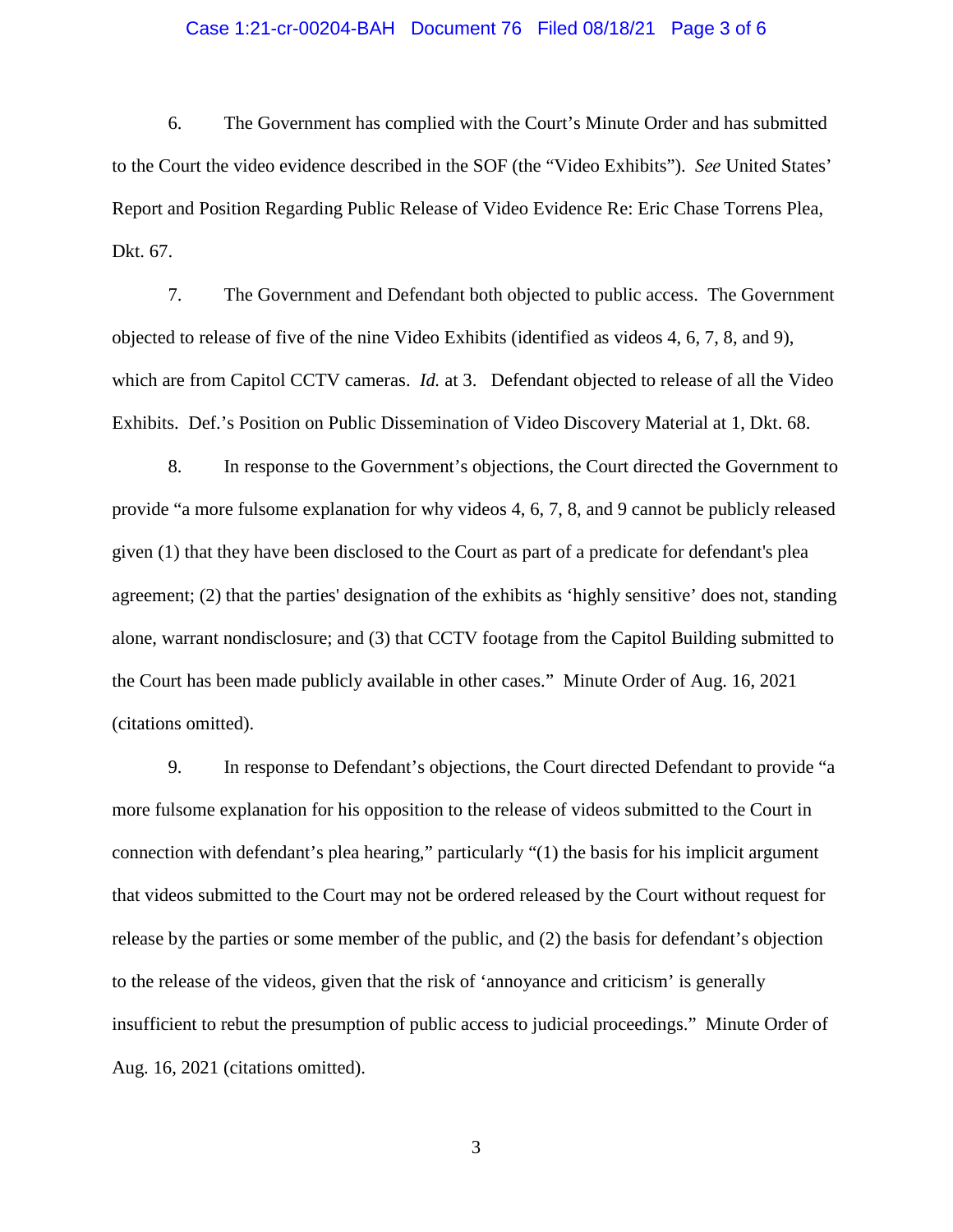#### Case 1:21-cr-00204-BAH Document 76 Filed 08/18/21 Page 4 of 6

10. While the Government has argued that the Court need not consider the Video Exhibits at the plea hearing, *see* United States' Explanation of its Position as to Release of Video Evidence re Eric Chase Torrens Plea at 1, 5-6, Dkt. 70, the Video Exhibits were submitted to the Court, as the Court ordered, to facilitate the Court's consideration of the proposed plea agreement. The Video Exhibits thus "affect [the] court's decisionmaking process **even if the court's opinion never quotes or cites [them].**" *Metlife, Inc. v. Fin. Stability Oversight Council*, 865 F.3d 661, 667 (D.C. Cir. 2017) (Garland, J.) (emphasis added). As a result, they are judicial records subject to a "strong presumption in favor of public access." *Leopold v. United States*, 964 F.3d 1121, 1127-28 (D.C. Cir. 2020) (Garland, J.).

11. Neither the Government's objections nor the Defendant's objections have rebutted this strong presumption of access, either under the First Amendment test set out in *Press-Enterprise Co. v. Superior Court*, 464 U.S. 501, 510 (1984), or under the common law test set out in *United States v. Hubbard*, 650 F.2d 293, 317-21 (D.C. Cir. 1980). *See, e.g.*, *United States v. Jackson*, 2021 U.S. Dist. LEXIS 49841 (D.D.C. Mar. 17, 2021) (Howell, C.J.) (granting access to video exhibits in one of the Capitol Cases).

12. Because the Video Exhibits are judicial records subject to an unrebutted presumption of public access, the Court should grant this Application and direct the Government to release the Video Exhibits to the Press Coalition via electronic "drop box" within 72 hours. To expedite that release, the Court should further instruct the Government to provide undersigned counsel with the "necessary access credentials" referenced in the Standing Order.

13. The Standing Order provides that "[n]o recording, copying, downloading, retransmitting or further broadcasting of video exhibits in a particular case is permitted, unless such permission is granted by the presiding judge." *See* Standing Order at 6. The Press

4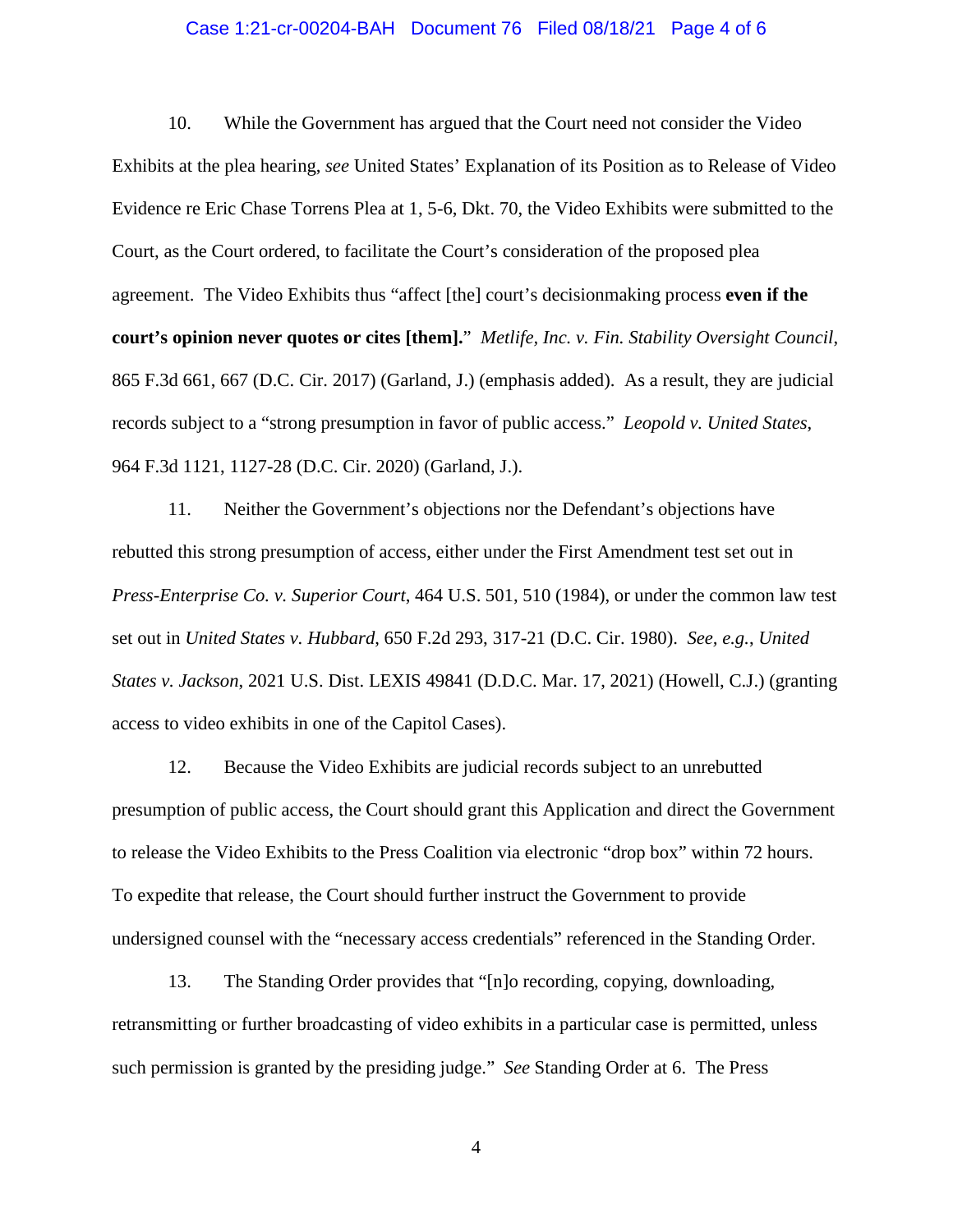Coalition therefore requests that the Court grant permission to record, copy, download,

retransmit, and otherwise further publish these Video Exhibits.<sup>1</sup>

## **CONCLUSION**

For the foregoing reasons, the Press Coalition respectfully requests that the Court order

the Government to release the Video Exhibits, without restriction, within 72 hours.

Dated: August 18, 2021 Respectfully submitted,

## BALLARD SPAHR LLP

/s/ *Charles D. Tobin* Charles D. Tobin (#455593) Maxwell S. Mishkin (#1031356) Lauren Russell (#1697195) 1909 K Street, NW, 12th Floor Washington, DC 20006 Tel: (202) 661-2200 Fax: (202) 661-2299 tobinc@ballardspahr.com mishkinm@ballardspahr.com russelll@ballarspahr.com

*Counsel for the Press Coalition* 

<sup>&</sup>lt;sup>1</sup> The Press Coalition makes this request without conceding that the Standing Order complies with the First Amendment or common law, and expressly reserving the right to challenge this and other portions of the Standing Order in this and other Capitol Cases.